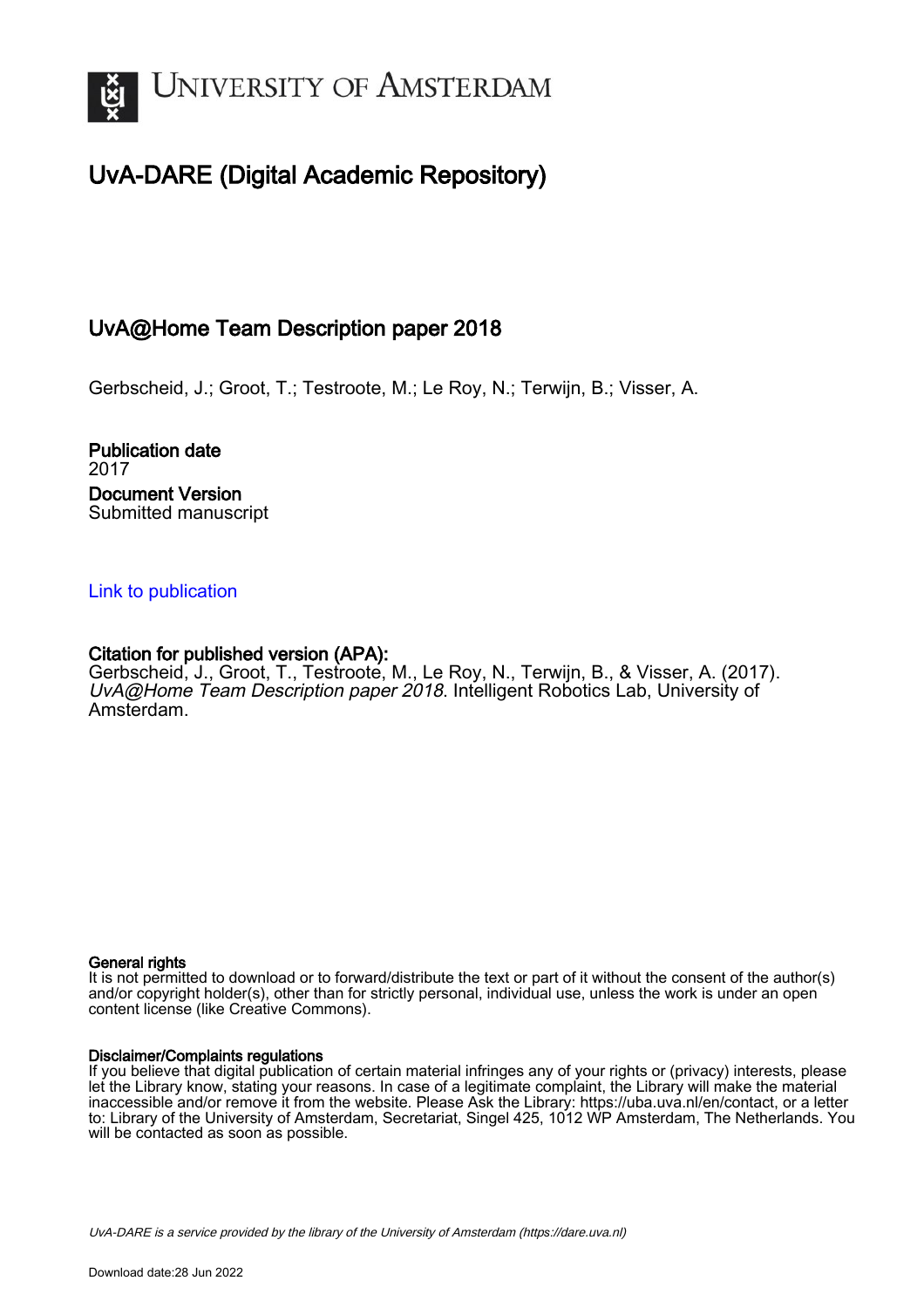# UvA@Home Team Description Paper 2018

Jonathan Gerbscheid, Thomas Groot, Merijn Testroote, Noah Le Roy, Bas Terwijn, and Arnoud Visser

> Intelligent Robotics Lab Faculty of Science University of Amsterdam The Netherlands http://www.uvahome.nl/

Abstract. This team description paper describes the approach that will be taken by the UvA@Home team to compete in Social Standard Platform League. The research challenges concern person recognition, object recognition, natural language processing and navigation. Modules implemented so far include people detection, face recognition, speech recognition and natural language processing. The remaining challenges will be solved using the previous research and achievements of the UvA teams in the RoboCup.

# 1 Introduction

The UvA@Home team consists currently of four bachelor Artificial Intelligence students, assisted by two senior university staff members. Yet, the most important team member is our Pepper robot, called Ginger. The team is part of the Intelligent Robotics  $Lab<sup>1</sup>$  (IRL) of the University of Amsterdam. The IRL functions as the governing body for all university robotics teams, which include the Dutch NAO Team (SPL) and the UvA@Home team (SSPL).

The focus of the university and the IRL lies in perception, world modeling, machine learning and decision making. Previous efforts done by other teams at the university also include efforts done for the simulation of the @Home competition [1, 2].

Last year the UvA@Home team competed in the RoboCup in Nagoya [3] and even though the final ranking was not very high, the team was satisfied with the demonstration of the conversational mode [4]. A lack of working localization and mapping modules were the primary reasons for not being able to continue to the final round. In preparation for RoboCup Montréal the team is planning to participate in the @Home competition at the German Open from April 25 to 29 in Magdenburg. Here the team wants to test the improved interaction modules and integration with a working localization and mapping component. The time after the German Open will be used to further train and test the neural networks for object recognition relevant to the challenges.

<sup>1</sup> http://www.intelligentroboticslab.nl/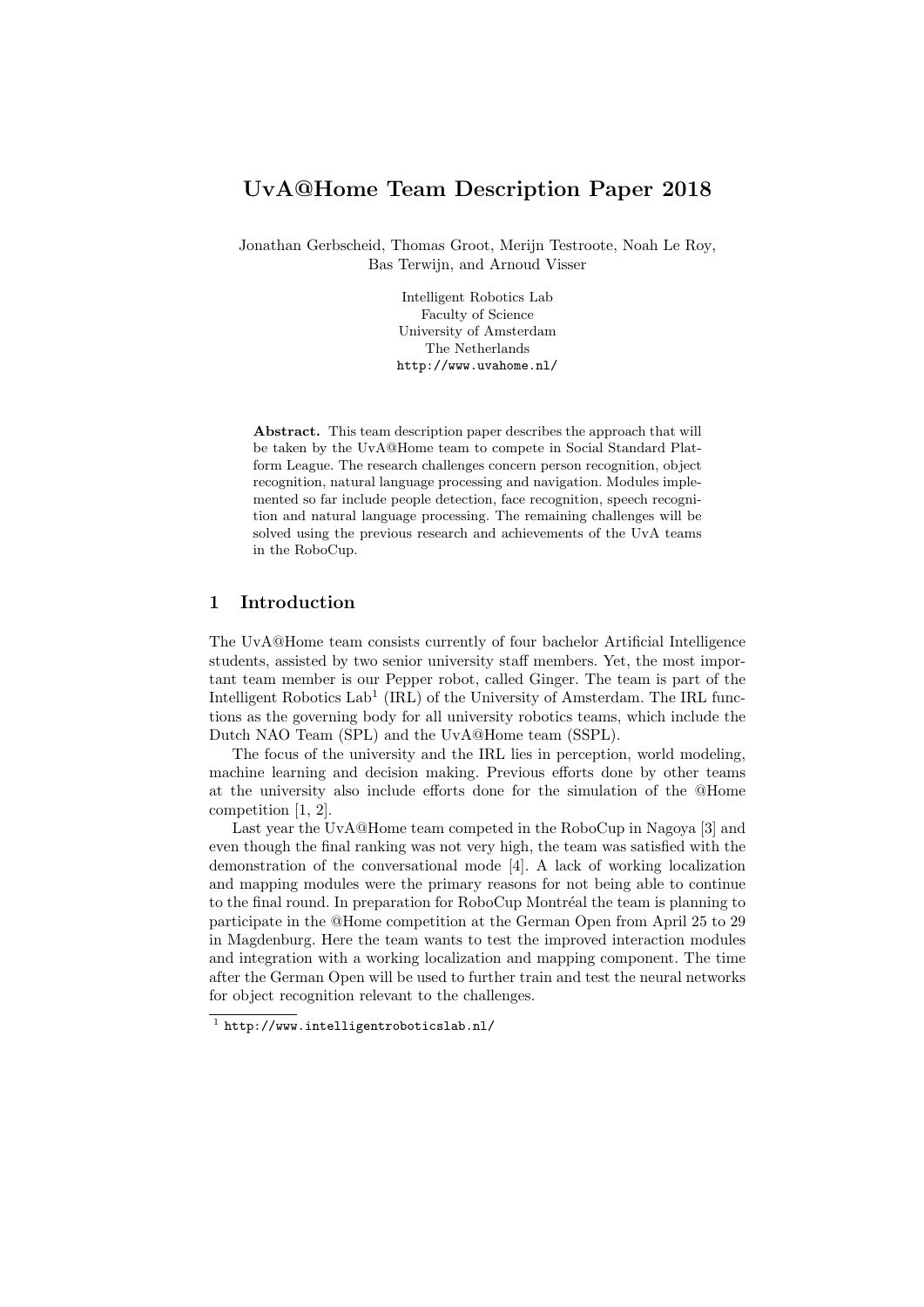2 Jonathan Gerbscheid, Thomas Groot, Merijn Testroote, Noah Le Roy et al.

### 2 Current Modules

For the previous RoboCup in Nagoya the UvA@Home team built a rudimentary Python framework on top of NAOqi. For the 2018 RoboCup in Montréal, the team decided to stick with the Python language due to the teams familiarity with it and due to the language being accessible to new team members. Additionally, the choice was made to rework the original framework using the qi framework instead of the NAOqi API. The qi framework is able use the Peppers processing power more efficiently than the NAO<sub>d</sub> API for the reasons stated in the qi documentation<sup>2</sup>.

#### 2.1 Natural Language Processing

A rule based Natural Language Processing module was developed for 2017 Cocktail Party challenge [5] where the robot needed to be able to extract names and drinks embedded in commands. The extracting of drinks and names was done by parsing the lowest laying noun and recursively searching the tree of hypernyms for a specific word definition [6]. The hypernym tree is constructed using WordNet which is an English lexical database. In figure 1 the tree of hypernyms for the word *water* is illustrated. Because the hypernyms *Liquid* and *Fluid* occur in the tree it is likely that the word water is a drink. However, if Binary Compound and Substance were the only hypernyms in the tree the word would not be classified as a drink. A similar approach is used for extracting names.

This module made for the Cocktail Party challenge can be extended by adding different definitions that the system can look for. Adding rules upon rules is not a final solution for robots to work in an @Home environment but when challenges have specified objects and commands, it will be easy to add the new definitions to the database.



Fig. 1. Tree of hypernyms for the word: Water

#### 2.2 Face Detection & Recognition

For the 2017 RoboCup, both the OpenCV Local Binary Patterns Histogram (LBPH) [7] and the OpenFace classifier [8] were used for face recognition. How-

 $^2$  http://doc.aldebaran.com/libqi/guide/py-tonaoqi2.html# qi-framework-main-features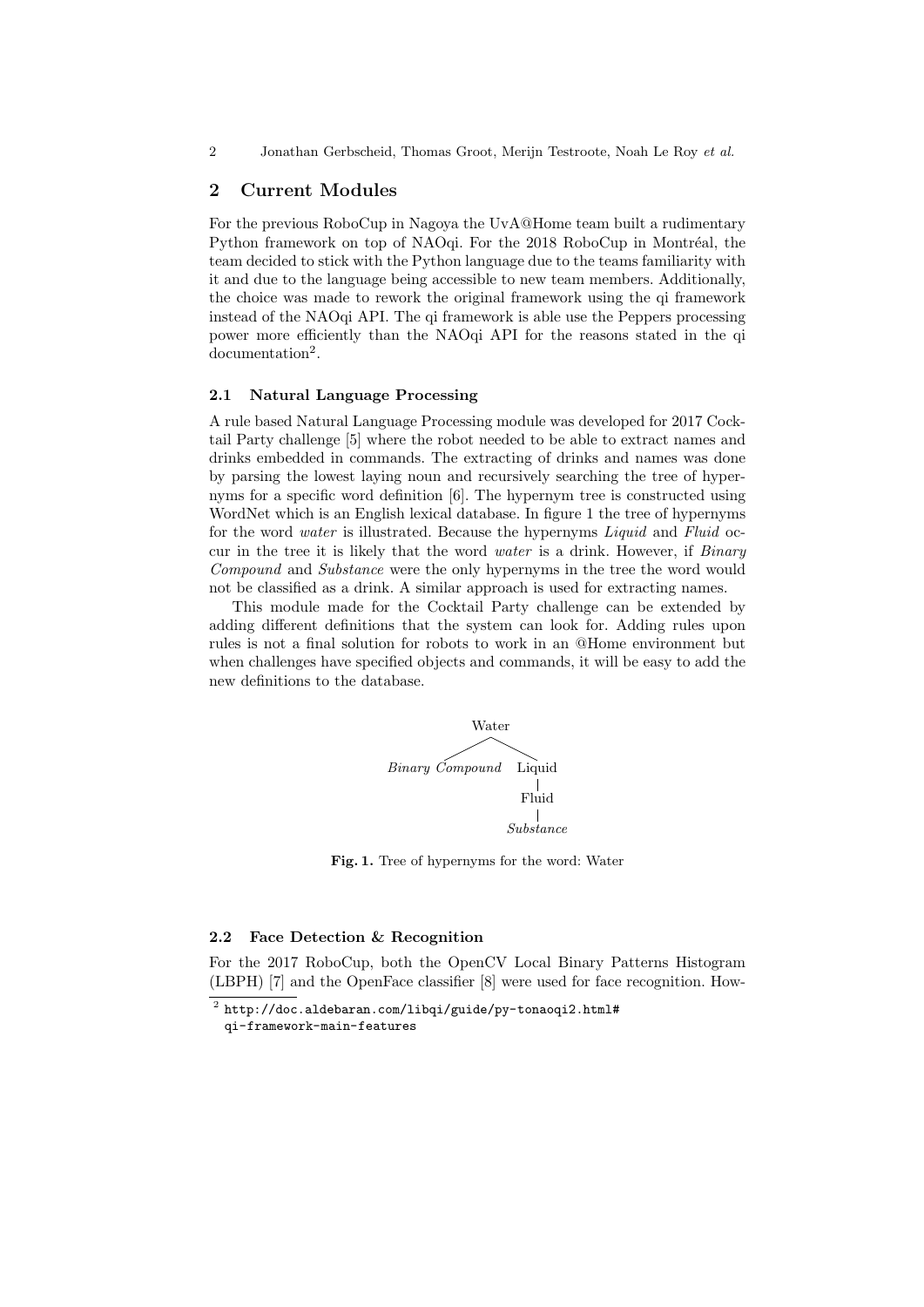ever, neither were used during the competition itself as it was not needed for the challenges that the team participated in. Face detection, which was used for the speech and person recognition challenge, was done using the OpenCV Haar Feature-based Cascade Classifier. The LBPH method is still used in the current implementation due to its ease of use and low computational cost. A server-based implementation of the OpenFace Classifier can also be used but only if the LBPH method underperforms in the challenge environments.

#### 2.3 Speech Recognition

The UvA@Home team currently relies on the Google Speech API for speech processing as it performed well in the competition, but will also implement a backup using NAOqi's built-in speech recognition in case of network connection problems. The Google Speech API works by converting an audio file containing speech to text. The main task here being able to know when to start and stop recording audio so that the Google Speech API can accurately determine the content. This is done listening to peaks in sound energy levels in the environment. Recording will start when registering a peak in sound energy levels and will stop when sound energy levels settle again. The sound energy levels are calculated using the built-in front microphone energy function in the NAOqi API<sup>3</sup>. A peak in sound energy levels is determined to be relevant when the difference of sound energy level passes some threshold. This threshold is increased by measuring the amount of times it is passed without any speech being properly detected and is decreased when not being passed for a predetermined amount of time.

### 3 Future Modules

Several modules are currently not implemented in the new framework but are planned to be implemented in the future. The team hopes to complete these modules for the 2018 competition.

#### 3.1 Image Recognition

A full body people detection method was developed for the 2017 competition [9], however, integration with the full system was not completed for the competition itself, as the team decided to focus on other modules that were more important for the challenges. The detection works by combining data from Peppers 3D sensor with a CNN made in Tensorflow [10]. A color image dataset was made to test and train this method on. This dataset will be expanded with images of common objects from the @Home competition in order to train a general detection network, this network will be integrated into the new framework. This method relies on offloading the computations of the network to an external computer

 $^3$  http://doc.aldebaran.com/2-1/naoqi/audio/alaudiodevice-api.html# ALAudioDeviceProxy::getFrontMicEnergy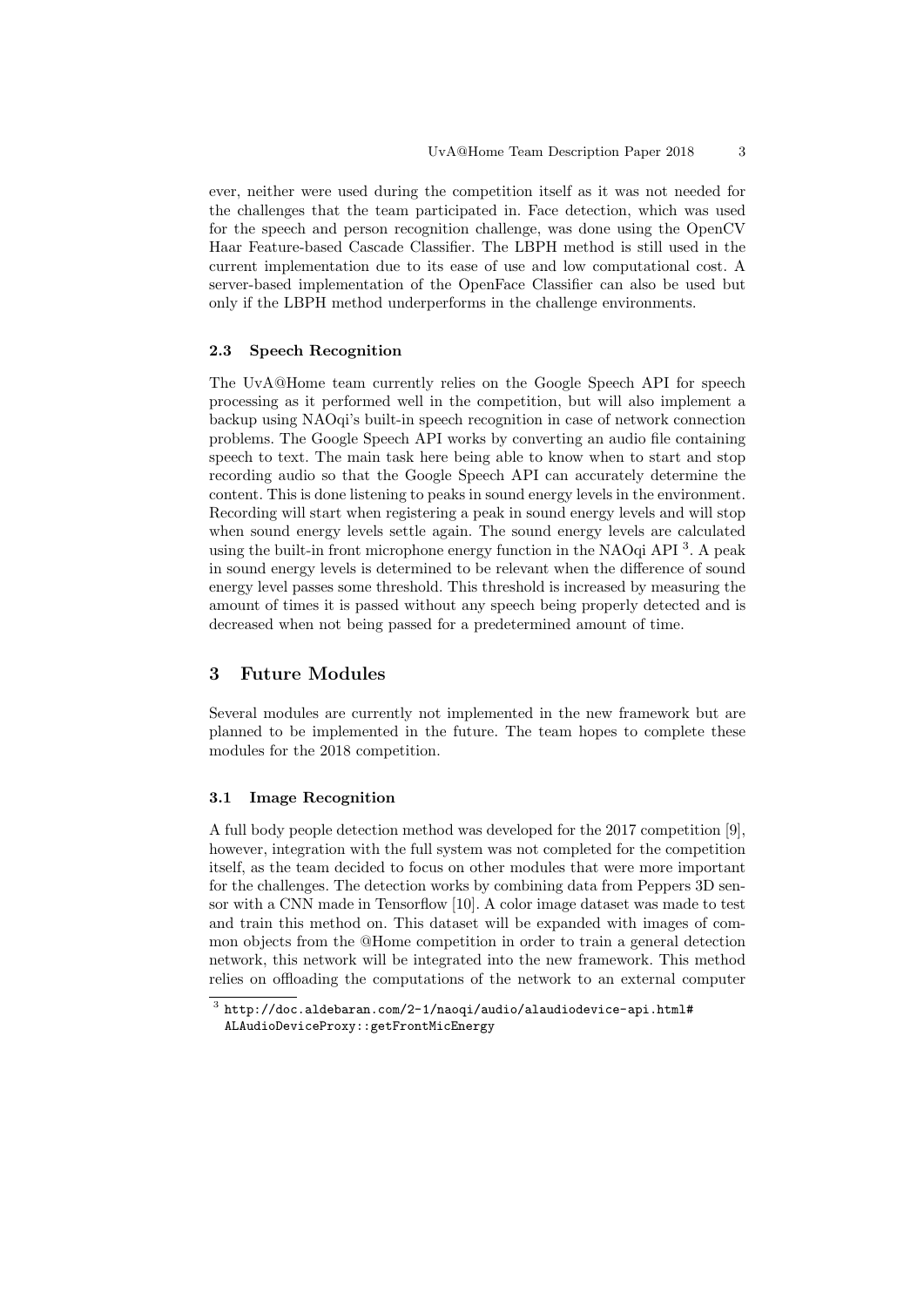4 Jonathan Gerbscheid, Thomas Groot, Merijn Testroote, Noah Le Roy et al.

with a dedicated GPU, making the system dependant on internet connectivity and thus more likely to have difficulties in the competition. Detection on the robot itself, however, is very limited due to its relatively low processing power. It was therefore decided that offloading detection was the most ideal solution.

#### 3.2 Navigation & Localization

Navigation & localization are currently done using NAOqi's built-in navigation module. The performance of this module does not seem to be at the desired level required for the competition therefore the team will conduct additional tests on the navigation module in a variety of indoor environments to asses its effectiveness. If it is found to consistently underperform, the team will have to consider switching to the ROS framework in order to use the ROS SLAM gmapping implementation.

## 4 Contribution

The team plans to contribute to the competition by making all code public and documented<sup>4</sup>. Modules and classes in general are made to be straight forward and intuitive as to help other teams integrate the source code. Because the code is built upon the qi framework which is already present on all Peppers, installing the code on a new robot is relatively easy compared to ROS based frameworks, allowing inexperienced teams to quickly have a working basis for competition. The team also believes that because the competition is based around a standard platform, development for the robot should strive to make it as autonomous as possible. Where this is not possible external computing should only be used sparingly and the robot should still be able to function without it.

A module has also been developed allowing integration with the Slack<sup>5</sup> chatting program. Updating the robot with the latest code from the GitHub repository and running a specific program can be done through Slack to make interaction with the robot from a software perspective easier.

## 5 Conclusion

The UvA@Home team has learned a lot from the previous competition and is looking forward to demonstrating the progress made for the 2018 RoboCup. The team believes a better understanding of the challenges and the @Home league in general will allow it to improve upon previous performances and compete in more challenges. Yet, note that this team description paper is written on a moment that the rules for the 2018 competition are not finalized  $[11]^{6}$ . If new challenges are designed for the Social Standard Platform League, then it would

<sup>4</sup> https://github.com/SpinazieSin/UvA-Home

<sup>5</sup> https://slack.com/

<sup>6</sup> Rules Last Build Date: September 5, 2017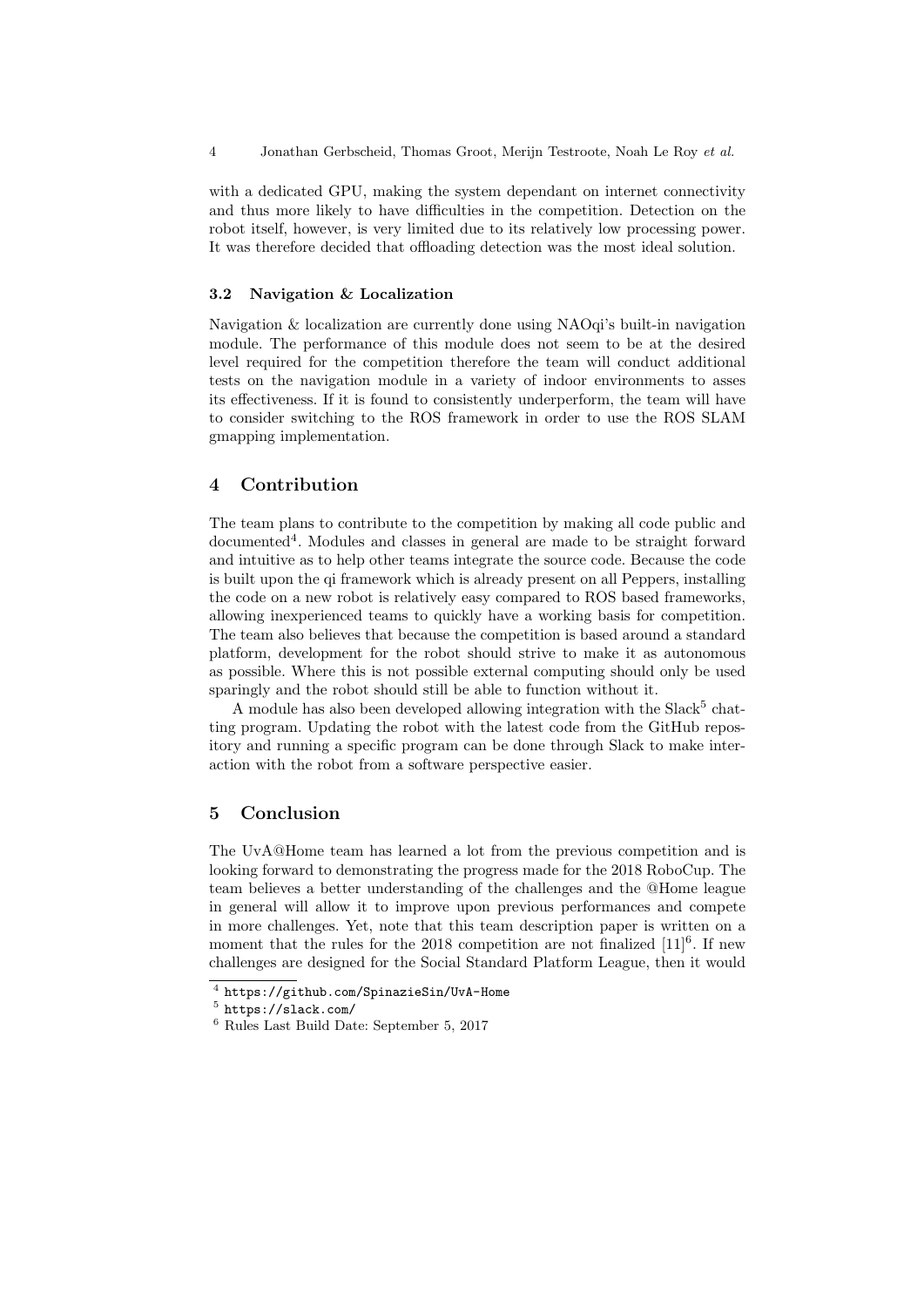be preferable if they are announced well in advance to allow the teams to initiate the new research projects to solve these challenges.

In summary, our aim for the 2018 RoboCup is to offload image processing to neural networks on external computing devices and to improve existing modules such as speech recognition, face detection, natural language processing and navigation & localization.

### Software List

Main software

- Operating System/Robot Control: NAOqi qi API http://doc.aldebaran.com/libqi/guide/py-tonaoqi2. html#qi-framework-main-features.
- Face recognition:
- LBPH (https://docs.opencv.org/2.4/modules/contrib/doc/facerec/), OpenFace (https://cmusatyalab.github.io/openface/),
- Cascade classifier (https://docs.opencv.org/2.4/modules/objdetect/doc/ cascade\_classification.html)
- Navigation: Naoqi (http://doc.aldebaran.com/2-5/naoqi/motion/alnavigation.html) ROS gmapping (http://wiki.ros.org/gmapping) .
- Natural Language Processing: Wordnet (https://wordnet.princeton.edu/), NLTK (http://www.nltk.org/)

Used Cloud service:

- Speech recognition: Google speech to text API https://pypi.python.org/ pypi/SpeechRecognition/
- Object & People Detection: Tensorflow https://www.tensorflow.org/